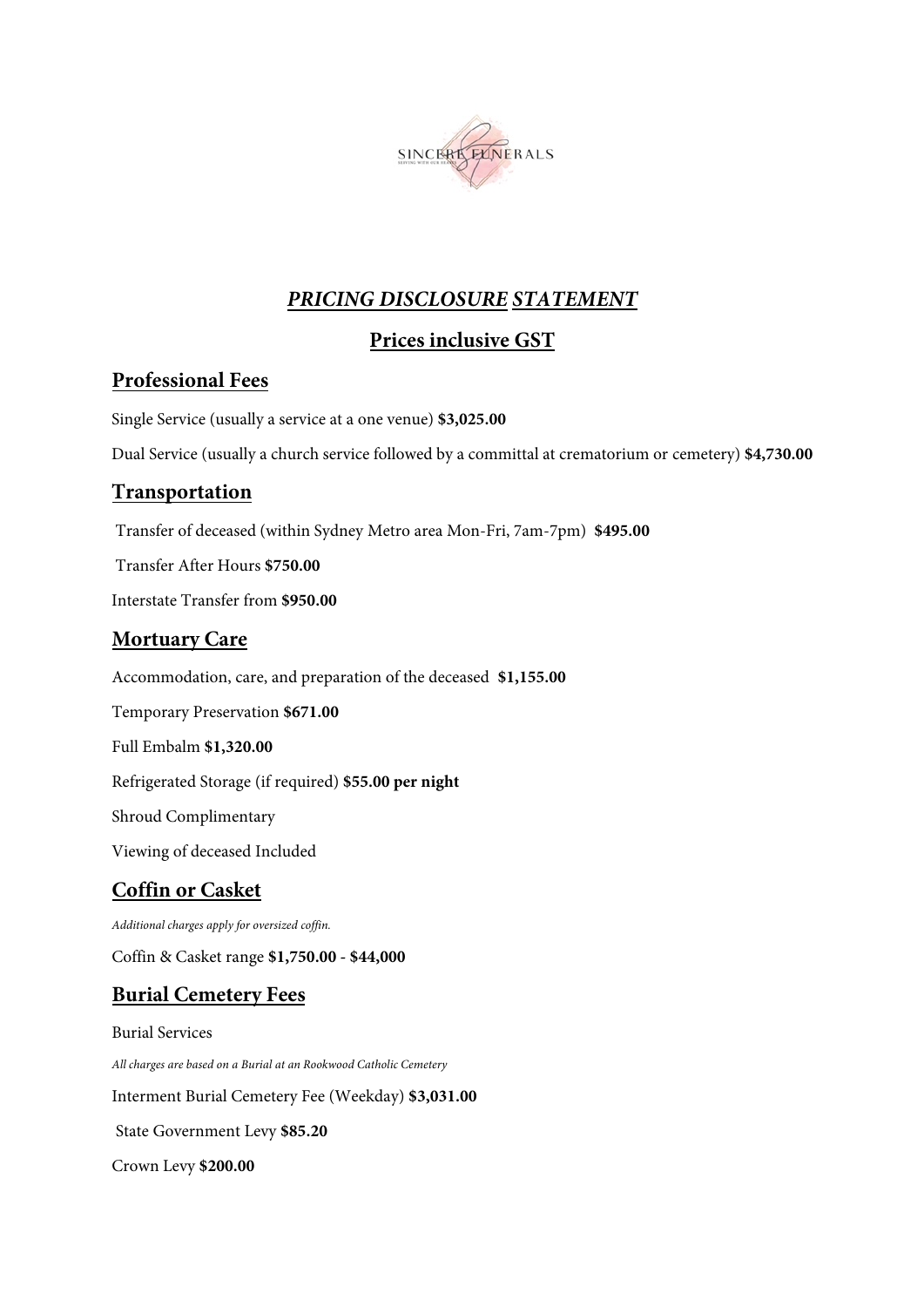

## **Legal Documentation**

Death Certificate (Issued by NSW Birth, Deaths, and Marriages Registry) **\$88**  Medical Cause of Death Certificate **No charge** Cremation Certificate Approx. charge by medical practitioner **\$150.00** Cremation Permit Approx. charge by medical practitioner **\$132.00 Other**  International Repatriation Services **POA** Venue Hire Start from **\$450.00** Celebrant Fees Start from **\$385.00** Newspaper Notices Start from **\$250.00** Printed Personalised Funeral Booklet from **\$5.50 each** Mourning Cars Start from **\$495.00** Flowers (coffin/casket spray) Start from **\$250.00** Condolence Memorial Book Included in full services Live Streaming Included at some venues or starting from **\$1250.00** Bio Seal Body system sealing **\$880.00** Grave Marker (Includes personalised inscription plate with details of your loved one) from **\$250.00**

#### **Disclosures**:

## **Holding Facilities/Mortuary**

Sincere Funerals Pty Ltd – Kingsgrove NSW 2208 Mortuary Support Services Pty Ltd - Baulkham Hills NSW 2153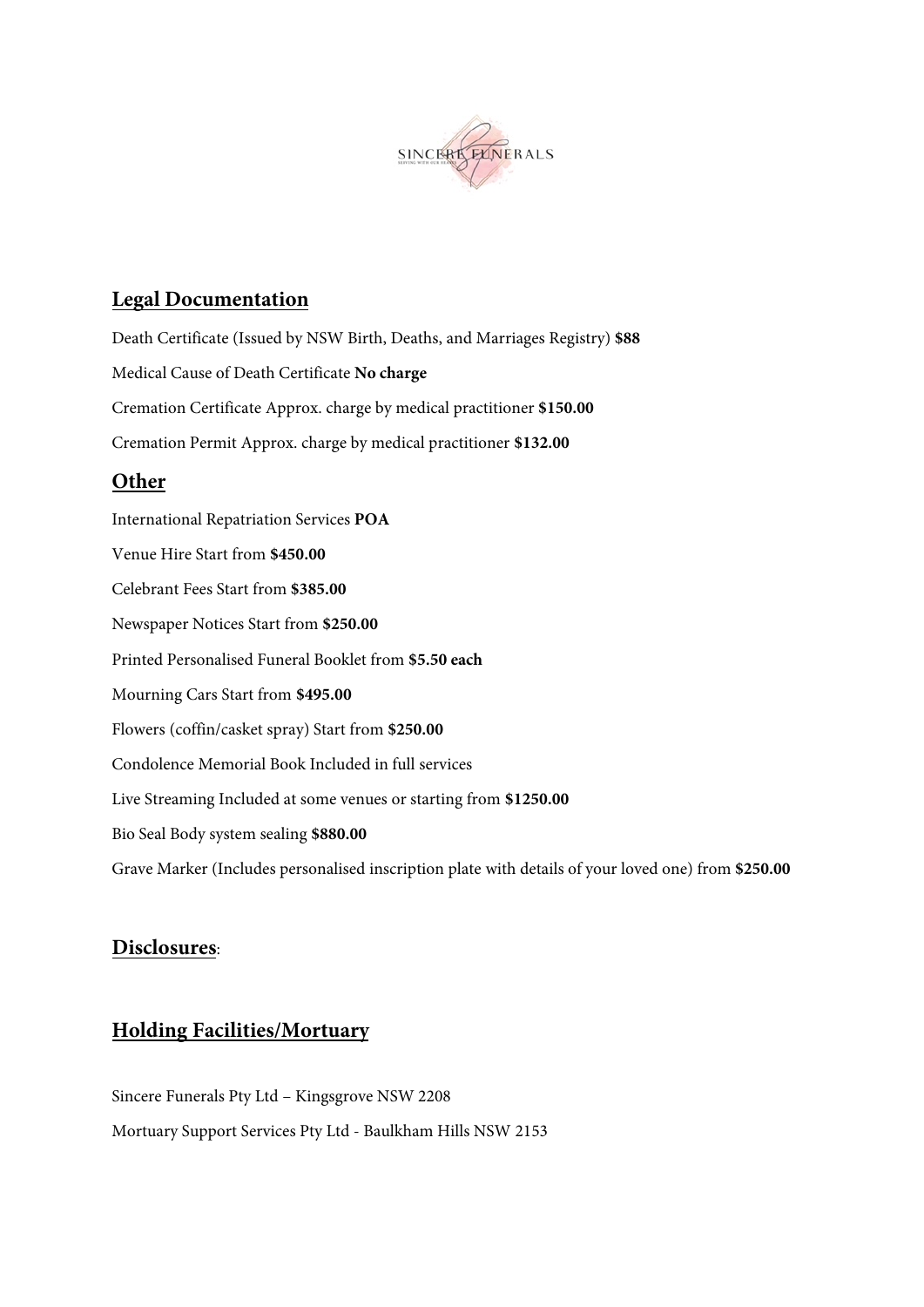

## **Transfers**

Transportation of the body prior to burial or cremation will be in a suitable vehicle owned by our company. The body will be kept in our mortuary/holding room and will only be transported for the purposes of the funeral service as per the final agreement.

### **Cemetery & Crematoriums:**

Australian Cremation Services - St Marys Australian Cremation Services Pty Ltd Rookwood Catholic Crematoria – Rookwood Catholic Cemeteries & Crematoria Rookwood General Cemetery – Rookwood One Trust NSW. Eastern Suburbs Memorial Park – Matraville One Trust NSW. Woronora Memorial Park – Sutherland One Trust NSW. Macquarie Park Cemetery & Crematorium Northern Cemeteries Castle Hill Cemetery – Castle Hill, The Hills Shire council Riverstone Cemetery – Riverstone, Blacktown Council Camden General Cemetery – Camden, Camden Council